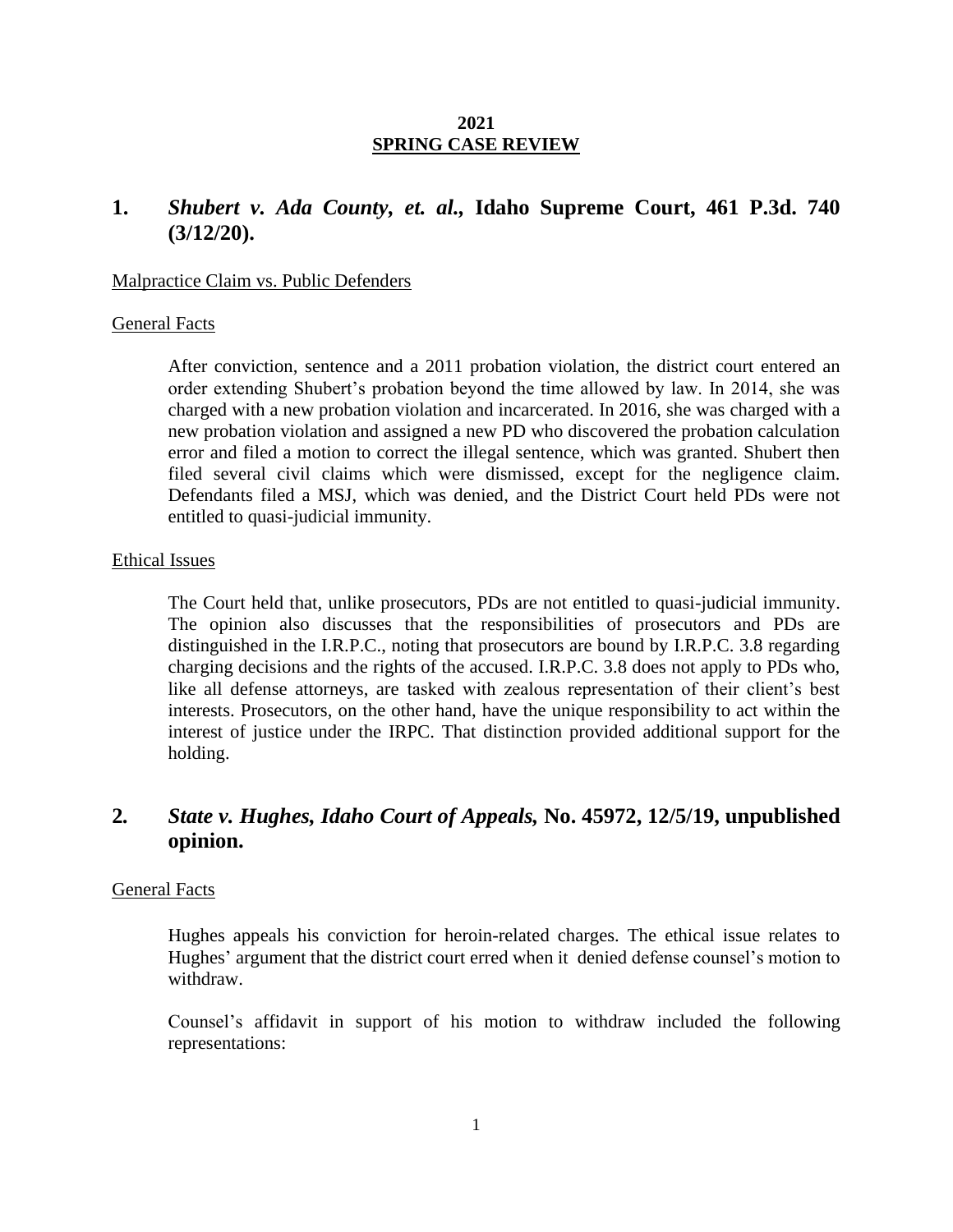- 1. During my most recent discussion with my client about discovery, we discussed his request to file a motion to suppress the search warrant and I provided him with my opinion that such, a motion was frivolous and the legal reasoning behind my opinion.
- 2. Despite that discussion, Hughes insisted on attempting to address suppression at the pre-trial conference the next day. He also wrote a letter to the court, requesting that counsel file a motion to dismiss the "altered and fake search warrant".
- 3. He also sent that letter to the Idaho State Bar. Counsel believes the contact with the Idaho State Bar, while not officially a Bar complaint, puts counsel in a potentially adversarial position with his client.
- 4. Hughes does not have confidence in my representation, and we are at a legal impasse.
- 5. Finally, I have an ethical concern which has arisen, but I am not at liberty to disclose that to the court which makes me unable to represent Hughes adequately a trial.

Following hearing, the district court denied counsel's motion to withdraw. The case proceeded to trial and he was found guilty.

On appeal, Hughes argued the district court erred in denying defense counsel's motion to withdraw, because the district court's decision compelled counsel to represent him while laboring under an actual conflict of interest in violation of his Sixth Amendment right to conflict-free counsel.

### The Court's Analysis

The Court found that counsel simply advised the district court about issues he was having with his client and did not disparage his client to promote his own interests or disclose confidential information. The opinion noted that the prosecutor was already aware of the conflict presented at the hearing. Most of counsel's argument was in his affidavit and not discussed in open court. The Court found counsel acted appropriately by explaining the reasons that he sought withdraw at the motion to withdraw hearing and that is precisely the appropriate venue for trial counsel to explain to the Court why he sought to withdraw. Hughes's contention that the district court has some duty to prevent counsel from discussing the events which led to his motion to withdraw is incorrect. Finally, the Court determined that there was not an actual conflict of interest that violated the Sixth Amendment.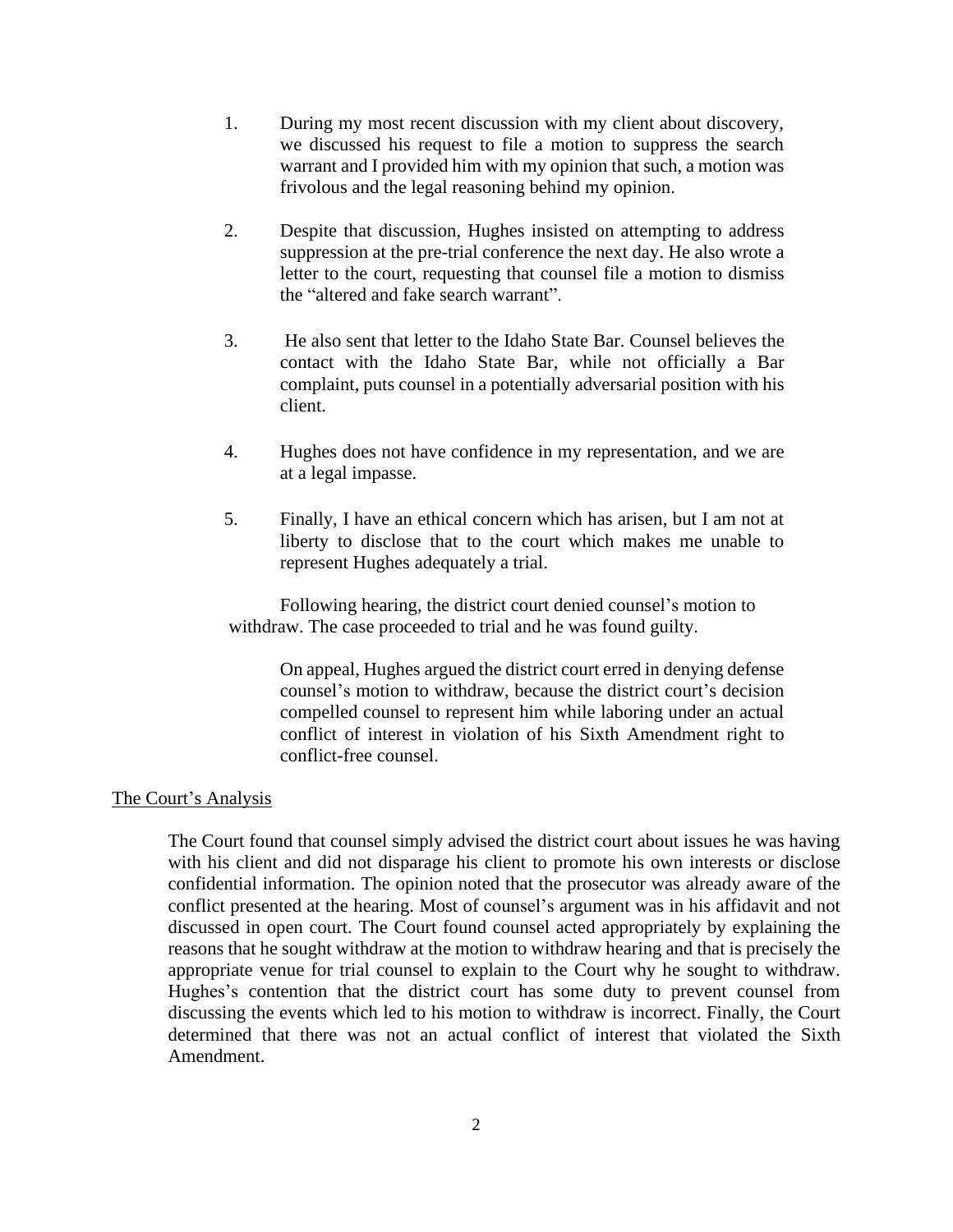This case provides us an opportunity to discuss I.R.P.C. 1.16 regarding withdrawal, 1.6 regarding confidentiality, and 1.7 regarding conflicts.

# *3. Merrill v. Smith***, Idaho Supreme Court, No. 47511, 12/4/20.**

## General Facts

This case involves a fee dispute between two attorneys arising from a purported fee-sharing agreement. The underlying case involved an airman in the U.S. Air Force who was injured while driving through Idaho on his way to his posting in Alaska. The airman hired Alaska attorney Merrill to represent him in his personal injury case in Idaho. Merrill associated with Smith, an Idaho attorney, to act as local counsel.

At a point in the proceedings, plaintiff terminated Merrill and Smith ultimately settled the case and retained the entire attorney fee. Merrill then sued Smith, seeking his proportionate share of the fee. Smith won summary judgment at the district court and the Idaho Supreme Court reversed, finding the district court erred in granting summary judgment to Smith.

## Facts regarding the division of the attorneys' fee

Merrill and Smith exchanged multiple emails in an effort to agree upon how the attorneys' fees would be split between them. Merrill contended the terms of his agreement with Smith in those emails was that he and Smith agreed that 2/3 of the contingency fee would be paid to Merrill and 1/3 would be paid to Smith.

The contingency fee agreement drafted by Merrill was signed by the client and Merrill. Smith never signed the agreement. The agreement referenced a fee-sharing agreement between Merrill and Smith, but it failed to spell out or address any of the specifics of the fee-sharing agreement.

## The Court's analysis.

The Court noted that the failure to set out the agreement between Merrill and Smith appeared to violate the rules of professional responsibility in both Idaho and Alaska citing I.R.P.C. 1.5(e), which provides that the client must agree to the division of a fee between lawyers not of the same firm, including the share each lawyer will receive, and the agreement must be confirmed in writing. The Court noted that while the signed agreement appears to run afoul of those rules, a violation of those rules does not affect the Court's analysis of the merits of the case. However, the Court noted that if the lawyers had complied with I.R.P.C 1.5(e), it is doubtful this dispute would have resulted.